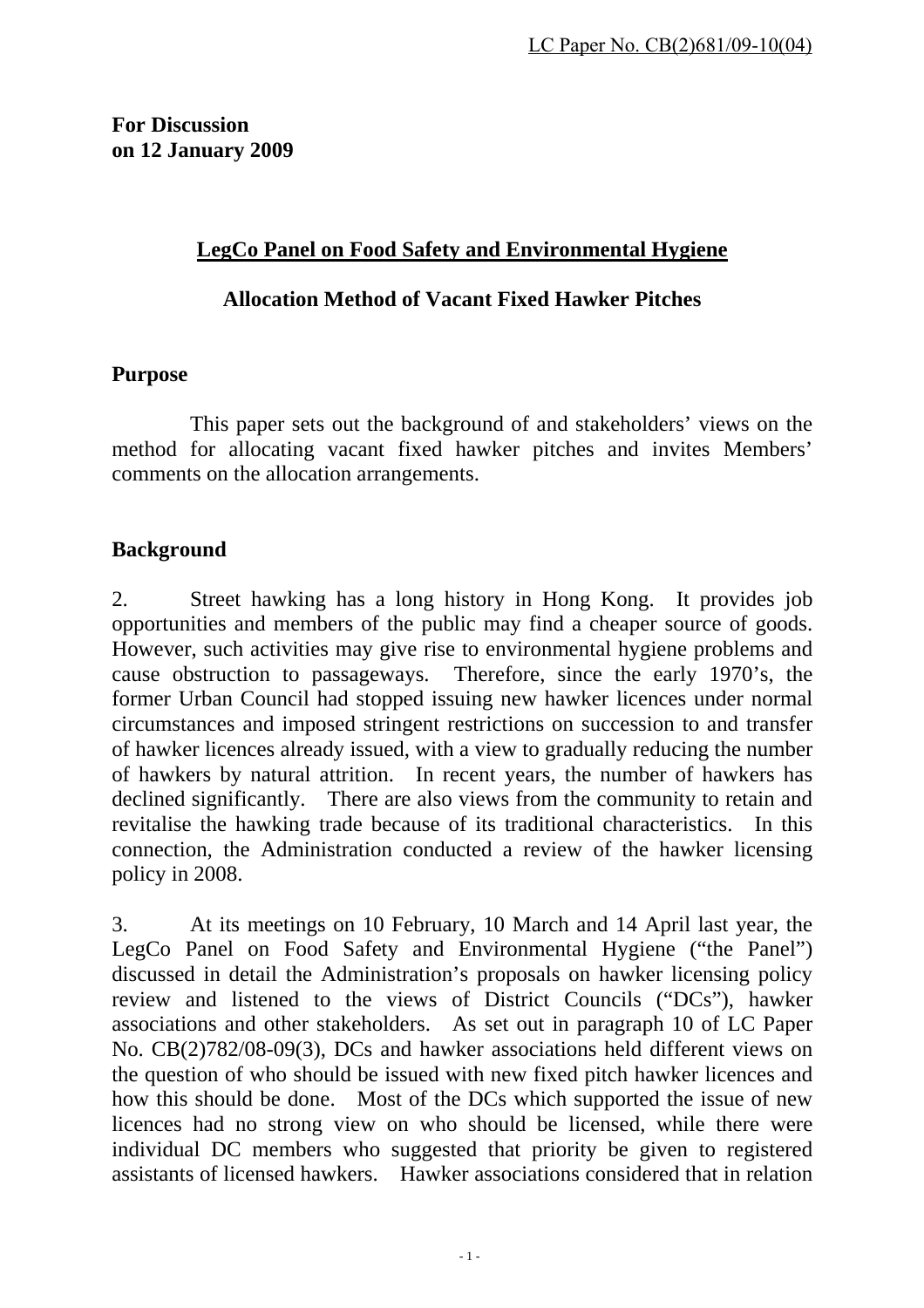to any vacant fixed pitch, the fixed pitch hawker operating in the adjacent pitch should first be invited to take it up. If the adjacent fixed pitch hawker had no intention to do so, existing registered assistants with experience in the hawking trade should be given priority to select the vacant pitch. Any vacant pitches left could be open to application from members of the public. Some hawker associations proposed prescribing a ratio of vacant pitches for application by existing registered assistants and members of the public.

4. Having considered the views of stakeholders, the Administration proposed in paragraph 11 of the above LegCo paper to give priority to fixed pitch hawkers in the front row in taking up adjacent vacant fixed pitches in the back row. If there are still vacant pitches after selection by front row fixed pitch hawkers, applications will be invited in a fair and open manner so that anyone interested in the hawking trade will have an equal opportunity to apply. The priority of pitch selection will be decided by balloting. This is a fair and reasonable arrangement as it allows existing registered assistants to submit applications while other people will also have an equal opportunity to join the hawking trade. According to the minutes of meetings concerned, there were views in the Panel that priority should be given to registered assistants in the allocation of vacant pitches and, at the meeting on 14 April, the Panel supported the policy direction with regard to hawker licensing as set out in LC Paper No. CB(2)782/08-09(3).

# **Current Situation**

 $\overline{a}$ 

5. The Administration has since been handling licensing matters relating to vacant fixed hawker pitches in accordance with the method set out in the said paper. Priority selection of vacant fixed pitches in the back row by licensed hawkers in the front row has now been completed. As to the remaining vacant fixed pitches, after consultation with various DCs, we have identified a total of 208 pitches available for re-allocation to members of the public, including five in the Southern District, 11 in Yau Tsim Mong, 82 in Kowloon City and 110 in Sham Shui Po. There are another 95 vacant pitches in Central and Western District (12 pitches) and Sham Shui Po District (83 pitches)<sup>\*</sup>, the availability of which will be decided after further discussion and consideration by the relevant DCs.

6. In accordance with the proposal set forth in LC Paper No. CB(2)782/08-09(3), the Administration intends to openly invite those interested

<sup>\*</sup> There are a total of 193 vacant fixed pitches in Sham Shui Po, of which 110 have been agreed by the DC for re-allocation and the availability of 83 is still pending further discussion.